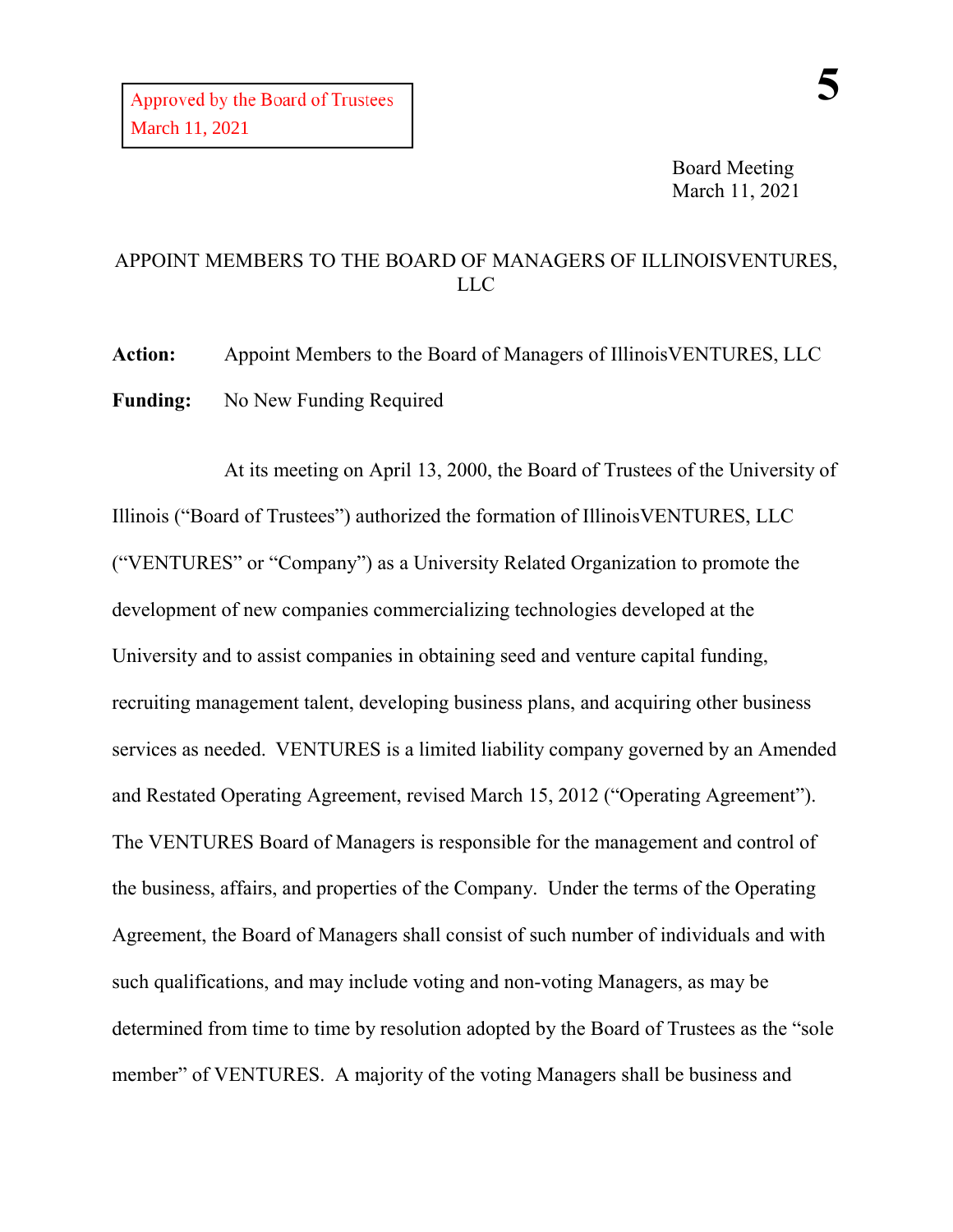industry leaders, and said leaders shall not include any employee of (or person financially dependent upon) the University of Illinois, the State of Illinois, or any agency thereof, or any member of the immediate family of such person. The Operating Agreement does not require the Board of Trustees to designate a Trustee to serve as a member of the Board of Managers, but the Board of Trustees has traditionally appointed a Trustee to serve as a Manager. Various University of Illinois System employees serve as *ex officio* non-voting members of the Board of Managers. Subject to these conditions, the Managers shall be appointed, and may be removed at any time, by resolution adopted by the Board of Trustees.

The Interim Vice President for Economic Development and Innovation,

who is responsible for coordination and oversight of interactions between the University of Illinois System and VENTURES, recommends that the Board of Trustees confirm the following changes to the Board of Managers:

- 1) Approve Edward L. McMillan as a business and industry member of the Board of Managers. Mr. McMillan has served as the Board of Trustees representative on the Board of Managers for over a decade;
- 2) Approve Sara Phalen as a member of the Board of Managers to serve as a representative of the Board of Trustees;
- 3) Approve Deborah Paul as a member of the Board of Managers. Dr. Paul is a Governing Director on the University of Illinois Foundation Board of Directors. Dr. Paul worked for Abbott Laboratories for over three decades as a biochemist and director of business development and licensing;
- 4) Approve Jay Walsh as a non-voting member of the Board of Managers in his capacity as the Interim Vice President for Economic Development and Innovation; and

2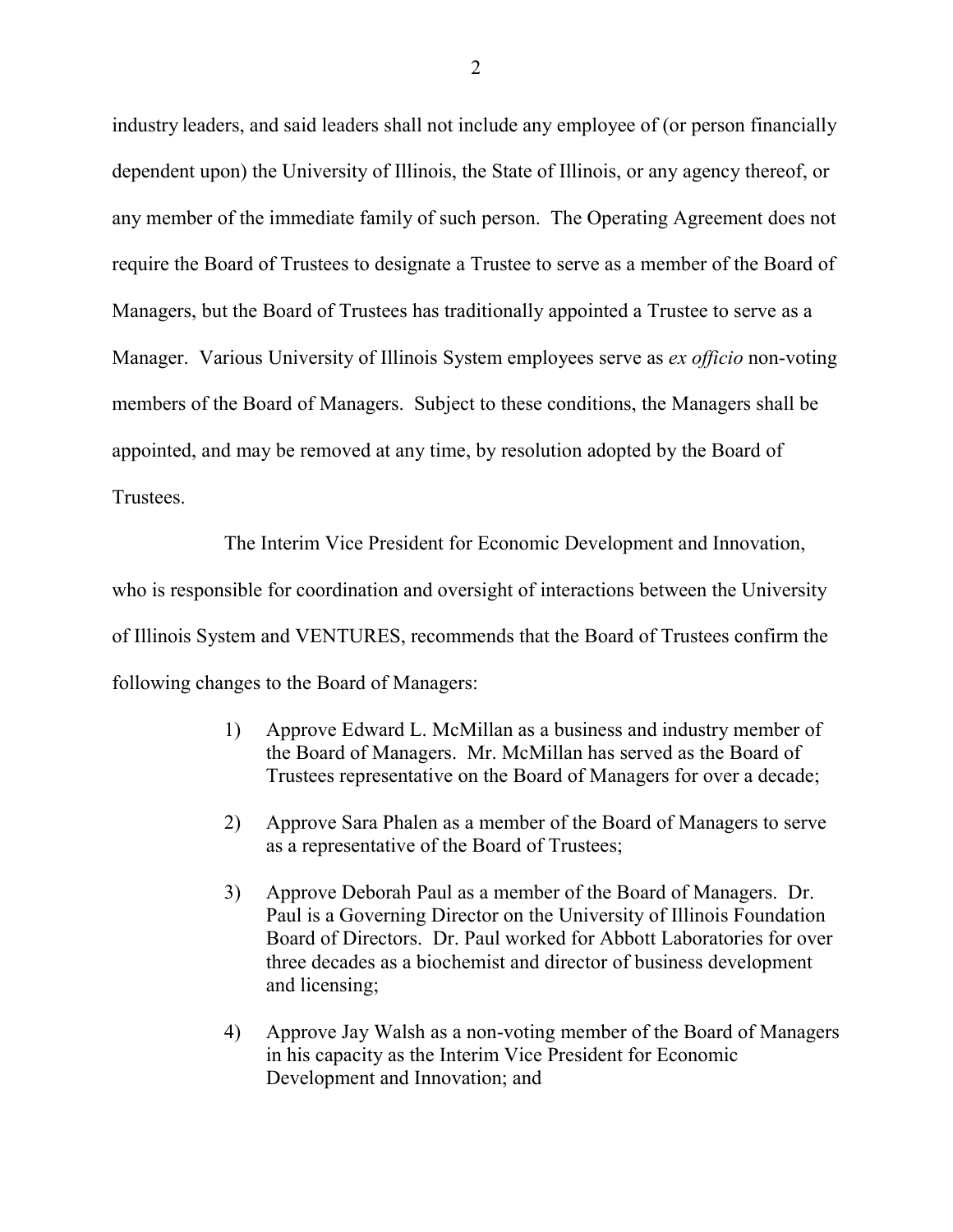5) Update the titles of the Vice Chancellor for Research and Innovation at the University of Illinois Urbana-Champaign Dr. Susan Martinis and the Vice Chancellor for Research at the University of Illinois Chicago Dr. Joanna Groden.

Based on these recommendations from the Interim Vice President for Economic Development and Innovation and following consultation with the Office of University Counsel, the President now recommends that twelve managers of the Company be confirmed as voting members of the Board of Managers: one Board of Trustees representative (Sara Phalen); seven business and industry leaders (Edward L. McMillan, Deborah Paul, Guy Padbury, Dennis Hesch, Michael Liang, Michael Tokarz, and Anthony G. DiTommaso); the Vice Chancellor for Research at the University of Illinois Chicago (Joanna Groden) (*ex officio*) and the Vice Chancellor for Research and Innovation at the University of Illinois Urbana-Champaign (Susan Martinis) (*ex officio*); the Director of the Office of Technology Management at the University of Illinois Urbana-Champaign (Nathan Hoffmann) (*ex officio*); and the Director of the Office of Technology Management at the University of Illinois Chicago (Suseelan Pookote) (*ex officio*). In addition, it is recommended that five managers of the Company be confirmed as non-voting *ex officio* members: the Interim Vice President for Economic Development and Innovation (Jay Walsh); the Vice President/Chief Financial Officer and Comptroller (Avijit Ghosh); the University Counsel (Thomas R. Bearrows); the Senior Associate Vice President for Business and Finance (Michael B. Bass); and the VENTURES CEO/Managing Director (Nancy A. Sullivan).

The Board action recommended in this item complies in all material